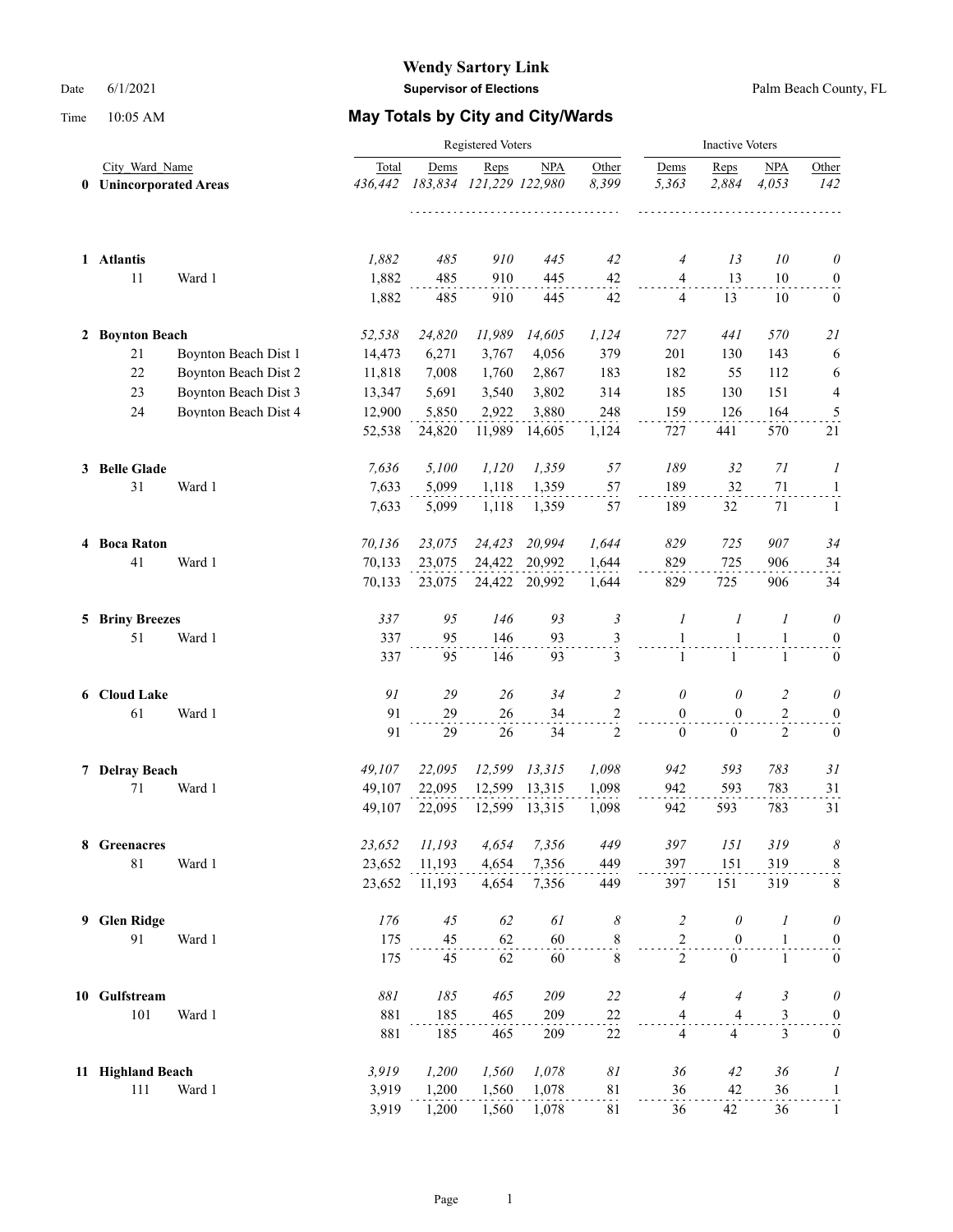|    |                              |        | Registered Voters |        |            |            |                | <b>Inactive Voters</b> |                |                       |  |
|----|------------------------------|--------|-------------------|--------|------------|------------|----------------|------------------------|----------------|-----------------------|--|
|    | City Ward Name               | Total  | Dems              | Reps   | <b>NPA</b> | Other      | Dems           | Reps                   | <b>NPA</b>     | Other                 |  |
|    | 12 Haverhill                 | 1,341  | 627               | 329    | 368        | 17         | $22\,$         | $\overline{c}$         | 17             | $\mathcal{I}$         |  |
|    | 121<br>Ward 1                | 1,341  | 627               | 329    | 368        | 17         | 22             | $\sqrt{2}$             | 17             | $\overline{1}$        |  |
|    |                              | 1,341  | 627               | 329    | 368        | 17         | 22             | 2                      | 17             | 1                     |  |
|    | 13 Hypoluxo                  | 2,147  | 730               | 706    | 644        | 67         | 29             | 19                     | 36             | $\overline{c}$        |  |
|    | 131<br>Ward 1                | 2,147  | 730               | 706    | 644        | 67         | 29             | 19                     | 36             | $\overline{2}$        |  |
|    |                              | 2,147  | 730               | 706    | 644        | 67         | 29             | 19                     | 36             | $\overline{2}$        |  |
|    | 14 Juno Beach                | 3,252  | 838               | 1,500  | 817        | 97         | 18             | 55                     | 43             | $\boldsymbol{l}$      |  |
|    | 141<br>Ward 1                | 3,252  | 838               | 1,500  | 817        | 97         | 18             | 55                     | 43             | $\mathbf{1}$          |  |
|    |                              | 3,252  | 838               | 1,500  | 817        | 97         | 18             | 55                     | 43             | 1                     |  |
|    | 15 Jupiter Inlet Colony      | 399    | 71                | 225    | 89         | 14         | 3              | 0                      | $\overline{c}$ | $\overline{c}$        |  |
|    | 151<br>Ward 1                | 399    | $71\,$            | 225    | 89         | 14         | $\mathfrak{Z}$ | $\bf{0}$               | $\sqrt{2}$     | $\overline{a}$        |  |
|    |                              | 399    | 71                | 225    | 89         | 14         | 3              | $\mathbf{0}$           | 2              | $\sqrt{2}$            |  |
|    | 16 Jupiter                   | 45,377 | 12,891            | 18,577 | 12,715     | 1,194      | 453            | 551                    | 488            | 25                    |  |
|    | 161<br>Ward 1                | 45,376 | 12,891            | 18,577 | 12,714     | 1,194      | 453            | 551                    | 488            | 25                    |  |
|    |                              | 45,376 | 12,891            | 18,577 | 12,714     | 1,194      | 453            | 551                    | 488            | 25                    |  |
|    | 17 Lantana                   | 7,207  | 3, 119            | 1,781  | 2,151      | 156        | 101            | 53                     | 90             | $\mathfrak{Z}$        |  |
|    | 171<br>Ward 1                | 7,207  | 3,119             | 1,781  | 2,151      | 156        | 101            | 53                     | 90             | $\frac{3}{1}$         |  |
|    |                              | 7,207  | 3,119             | 1,781  | 2,151      | 156        | 101            | 53                     | 90             | $\mathfrak{Z}$        |  |
|    | <b>18 Lake Clarke Shores</b> | 2,842  | 1,045             | 1,107  | 646        | 44         | $\overline{4}$ | 8                      | 12             | $\theta$              |  |
|    | 181<br>Ward 1                | 2,840  | 1,044             | 1,106  | 646        | 44         | $\overline{4}$ | $\,$ 8 $\,$            | 12             | $\boldsymbol{0}$      |  |
|    |                              | 2,840  | 1,044             | 1,106  | 646        | 44         | $\overline{4}$ | $8\,$                  | 12             | $\boldsymbol{0}$      |  |
|    | 19 Loxahatchee Groves        | 2,341  | 687               | 946    | 665        | 43         | 17             | 16                     | 21             | $\theta$              |  |
|    | 191<br>Ward 1                | 2,341  | 687               | 946    | 665        | 43         | 17             | 16                     | 21             | $\bf{0}$              |  |
|    |                              | 2,341  | 687               | 946    | 665        | 43         | 17             | 16                     | 21             | $\boldsymbol{0}$      |  |
|    | 20 Lake Park                 | 5,192  | 2,777             | 994    | 1,330      | 91         | 109            | 64                     | 85             | $\mathfrak{Z}$        |  |
|    | 201<br>Ward 1                | 5,191  | 2,776             | 994    | 1,330      | 91         | 109            | 64                     | 85             | $\overline{3}$        |  |
|    |                              | 5,191  | 2,776             | 994    | 1,330      | 91         | 109            | 64                     | 85             | $\mathfrak{Z}$        |  |
|    | 21 Lake Worth Beach          | 18,652 | 8,995             | 3,659  | 5,571      | 427        | 538            | 234                    | 533            | $29\,$                |  |
|    | 211<br>Ward 1                | 18,652 | 8,995             | 3,659  | 5,571      | 427        | 538            | 234                    | 533            | 29                    |  |
|    |                              | 18,652 | 8,995             | 3,659  | 5,571      | 427        | 538            | 234                    | 533            | 29                    |  |
| 22 | Manalapan                    | 387    | 77                | 209    | 91         | ${\it 10}$ | $\mathcal{I}$  | $\overline{c}$         | $\mathfrak{Z}$ | $\boldsymbol{\theta}$ |  |
|    | 221<br>Ward 1                | 387    | $77\,$            | 209    | 91         | 10         | $\mathbf{1}$   | $\overline{c}$         | 3              | $\overline{0}$        |  |
|    |                              | 387    | 77                | 209    | 91         | 10         | $\mathbf{1}$   | $\overline{2}$         | 3              | $\boldsymbol{0}$      |  |
| 23 | <b>Mangonia Park</b>         | 1,031  | 768               | 45     | 208        | ${\it 10}$ | 26             | 1                      | 10             | $\theta$              |  |
|    | 231<br>Ward 1                | 1,031  | 768               | 45     | 208        | 10         | 26             | $\mathbf{1}$           | $10\,$         | $\boldsymbol{0}$      |  |
|    |                              | 1,031  | 768               | 45     | 208        | 10         | 26             | $\mathbf{1}$           | 10             | $\boldsymbol{0}$      |  |
|    | 24 North Palm Beach          | 10,816 | 3, 121            | 4,697  | 2,738      | 260        | 126            | 162                    | 112            | $\overline{A}$        |  |
|    | 241<br>Ward 1                | 10,816 | 3,121             | 4,697  | 2,738      | 260        | 126            | 162                    | 112            | $\frac{4}{\cdot}$     |  |
|    |                              | 10,816 | 3,121             | 4,697  | 2,738      | 260        | 126            | 162                    | 112            | $\overline{4}$        |  |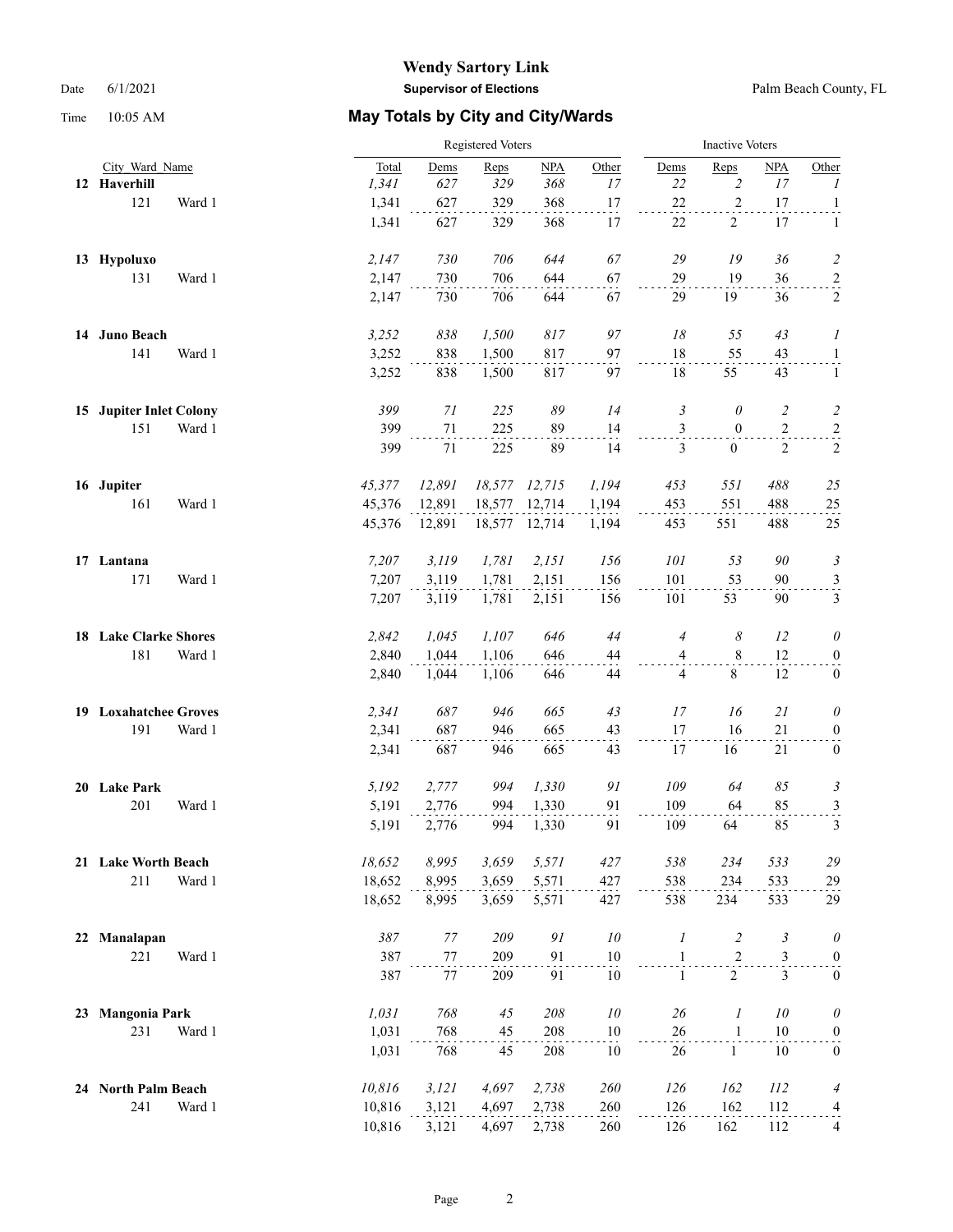|    |                          |        |        | Registered Voters |                |               |                          |                  | <b>Inactive Voters</b> |                |                            |  |
|----|--------------------------|--------|--------|-------------------|----------------|---------------|--------------------------|------------------|------------------------|----------------|----------------------------|--|
|    | City Ward Name           |        | Total  | Dems              | Reps           | NPA           | Other                    | Dems             | Reps                   | <b>NPA</b>     | Other                      |  |
|    | 25 Ocean Ridge           |        | 1,680  | 428               | 786            | 420           | 46                       | 12               | 24                     | 35             | $\overline{2}$             |  |
|    | 251                      | Ward 1 | 1,679  | 427               | 786            | 420           | 46                       | 12               | 24                     | 35             |                            |  |
|    |                          |        | 1,679  | 427               | 786            | 420           | 46                       | 12               | 24                     | 35             | $\frac{2}{2}$              |  |
|    | 26 Pahokee               |        | 2,975  | 2,059             | 361            | 537           | 18                       | 66               | 9                      | 13             | $\theta$                   |  |
|    | 261                      | Ward 1 | 2,975  | 2,059             | 361            | 537           | 18                       | 66               | 9                      | 13             | $\boldsymbol{0}$           |  |
|    |                          |        | 2,975  | 2,059             | 361            | 537           | 18                       | 66               | 9                      | 13             | $\mathbf{0}$               |  |
| 27 | Palm Beach               |        | 8,579  | 2,215             | 3,869          | 2,245         | 250                      | 85               | 106                    | $\delta\delta$ | $\boldsymbol{\mathcal{S}}$ |  |
|    | 271                      | Ward 1 | 8,579  | 2,215             | 3,869          | 2,245         | 250                      | 85               | 106                    | 88             | $\overline{\mathbf{8}}$    |  |
|    |                          |        | 8,579  | 2,215             | 3,869          | 2,245         | 250                      | 85               | 106                    | $88\,$         | 8                          |  |
|    | 28 Palm Beach Gardens    |        | 46,732 | 14,976            | 17,940         | 12,621        | 1,195                    | 425              | 384                    | 484            | 25                         |  |
|    | 281                      | Ward 1 | 46,732 | 14,976            | 17,940         | 12,621        | 1,195                    | 425              | 384                    | 484            | 25                         |  |
|    |                          |        | 46,732 | 14,976            | 17,940         | 12,621        | 1,195                    | 425              | 384                    | 484            | 25                         |  |
| 29 | <b>Palm Beach Shores</b> |        | 1,103  | 296               | 459            | 321           | 27                       | 17               | 15                     | 15             | 1                          |  |
|    | 291                      | Ward 1 | 1,102  | 296               | 458            | 321           | $27\,$                   | 17               | 15                     | 15             | $\mathbf{1}$               |  |
|    |                          |        | 1,102  | 296               | 458            | 321           | $27\,$                   | 17               | 15                     | 15             | $\mathbf{1}$               |  |
| 30 | <b>Palm Springs</b>      |        | 11,864 | 5,127             | 2,636          | 3,892         | 209                      | 171              | 85                     | 151            | $\boldsymbol{\mathcal{S}}$ |  |
|    | 301                      | Ward 1 | 11,864 | 5,127             | 2,636          | 3,892         | 209                      | 171              | 85                     | 151            | $\frac{8}{1}$              |  |
|    |                          |        | 11,864 | 5,127             | 2,636          | 3,892         | 209                      | 171              | 85                     | 151            | $8\phantom{.0}$            |  |
|    | 31 Riviera Beach         |        | 25,170 | 15,712            | 3,649          | 5,418         | 391                      | 714              | 132                    | 315            | 12                         |  |
|    | 311                      | Ward 1 | 25,169 | 15,711            | 3,649          | 5,418         | 391                      | 714              | 132                    | 315            | 12                         |  |
|    |                          |        | 25,169 | 15,711            | 3,649          | 5,418         | 391                      | 714              | 132                    | 315            | 12                         |  |
| 32 | <b>Royal Palm Beach</b>  |        | 27,813 | 12,120            | 7,058          | 8,088         | 547                      | 290              | 178                    | 256            | 8                          |  |
|    | 321                      | Ward 1 | 27,813 | 12,120            | 7,058          | 8,088         | 547                      | 290              | 178                    | 256            | $\,$ 8 $\,$                |  |
|    |                          |        | 27,813 | 12,120            | 7,058          | 8,088         | 547                      | 290              | 178                    | 256            | $\,8\,$                    |  |
| 33 | <b>South Bay</b>         |        | 1,569  | 1,236             | $\delta\delta$ | 234           | $\mathcal{I}\mathcal{I}$ | 68               | $\overline{4}$         | 6              | $\theta$                   |  |
|    | 331                      | Ward 1 | 1,568  | 1,235             | 88             | 234           | 11                       | 68               | 4                      | 6              | $\boldsymbol{0}$           |  |
|    |                          |        | 1,568  | 1,235             | 88             | 234           | 11                       | 68               | 4                      | 6              | $\overline{0}$             |  |
|    | 34 South Palm Beach      |        | 1,384  | 443               | 516            | 391           | 34                       | $25\,$           | 17                     | 22             | $\theta$                   |  |
|    | 341                      | Ward 1 | 1,384  | 443               | 516            | 391           | 34                       | 25               | 17                     | 22             | $\overline{0}$             |  |
|    |                          |        | 1,384  | 443               | 516            | 391           | 34                       | 25               | 17                     | 22             | $\bf{0}$                   |  |
|    | 35 Tequesta              |        | 5,077  | 1,245             | 2,417          | 1,311         | 104                      | 43               | 60                     | 40             | 1                          |  |
|    | 351                      | Ward 1 | 5,077  | 1,245             | 2,417          | 1,311         | 104                      | 43               | 60                     | 40             | $\overline{a}$             |  |
|    |                          |        | 5,077  | 1,245             | 2,417          | 1,311         | 104                      | 43               | 60                     | 40             | $\mathbf{1}$               |  |
|    | 36 Village Of Golf       |        | 287    | $40\,$            | 198            | 44            | 5                        | $\theta$         | 1                      | $\theta$       | $\theta$                   |  |
|    | 361                      | Ward 1 | 284    | 37                | 198            | 44            | $rac{5}{5}$              | $\boldsymbol{0}$ | $\mathbf{1}$           | $\mathbf{0}$   | $\boldsymbol{0}$           |  |
|    |                          |        | 284    | 37                | 198            | 44            |                          | $\mathbf{0}$     | $\mathbf{1}$           | $\mathbf{0}$   | $\boldsymbol{0}$           |  |
|    | 37 Wellington            |        | 43,556 | 15,624            | 14,292         | 12,700        | 940                      | 499              | 505                    | 499            | 20                         |  |
|    | 371                      | Ward 1 | 43,555 | 15,624            | 14,292         | 12,699        | 940                      | 499              | 505                    | 499            | 20                         |  |
|    |                          |        | 43,555 | 15,624            |                | 14,292 12,699 | 940                      | 499              | 505                    | 499            | 20                         |  |